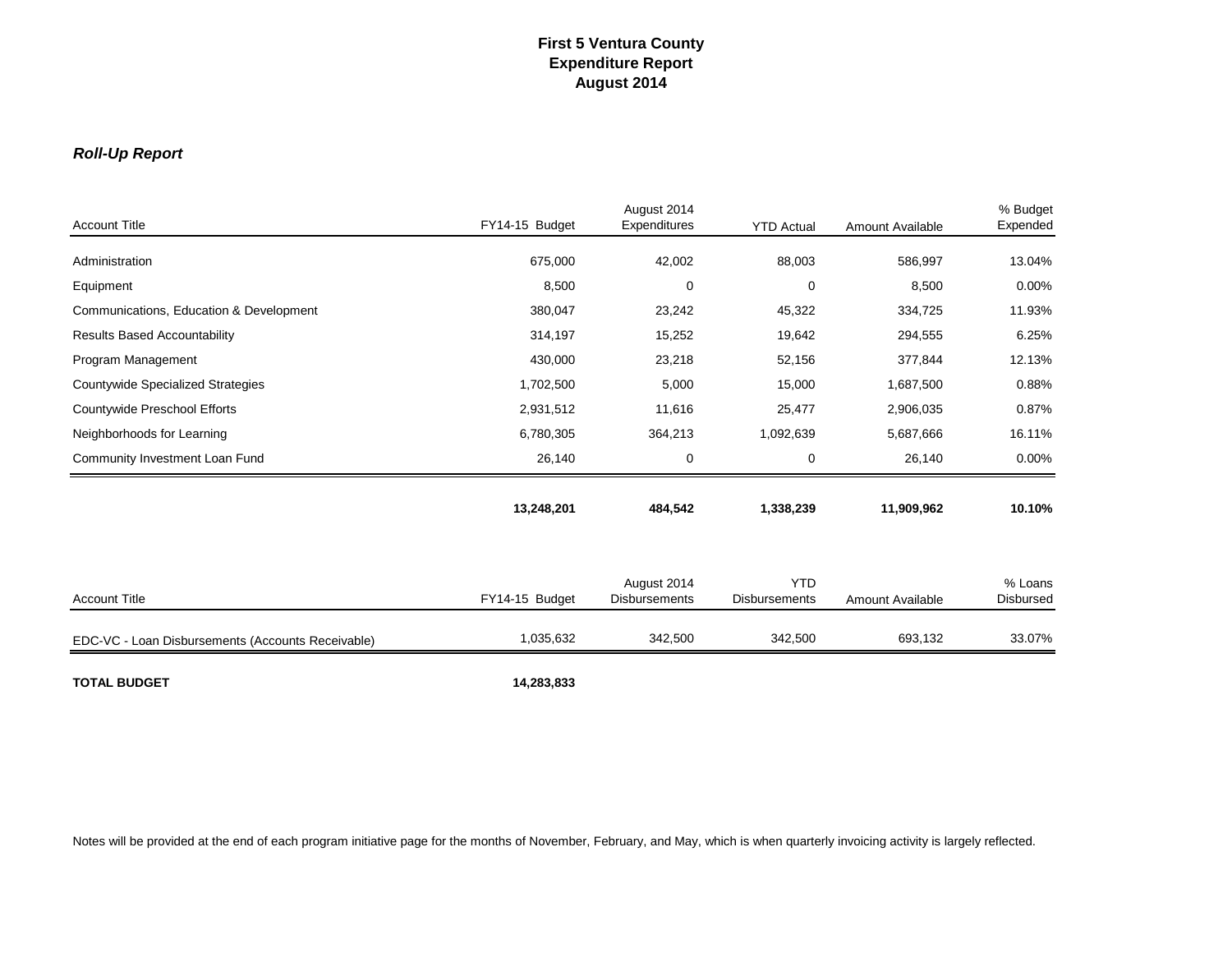### *100 - Administration*

| <b>Account Title</b>                   | FY 14-15 Budget | August 2014<br>Expenditures | <b>YTD Actual</b> | Amount Available | % Budget<br>Expended |
|----------------------------------------|-----------------|-----------------------------|-------------------|------------------|----------------------|
|                                        |                 |                             |                   |                  |                      |
| Salaries                               | 388,000         | 28,843                      | 48,684            | 339,316          | 12.55%               |
| Overtime                               | 4,000           | $\mathbf 0$                 | $\mathbf 0$       | 4,000            | 0.00%                |
| <b>Supplemental Payments</b>           | 4,520           | 346                         | 588               | 3,932            | 13.02%               |
| <b>Retirement Contribution</b>         | 14,580          | 1,031                       | 1,754             | 12,826           | 12.03%               |
| <b>FICA</b>                            | 23,300          | 1,808                       | 3,052             | 20,248           | 13.10%               |
| Medicare                               | 6,000           | 423                         | 714               | 5,286            | 11.90%               |
| Health Insurance                       | 88,200          | 6,319                       | 18,893            | 69,307           | 21.42%               |
| State Unemployment                     | 2,800           | $\mathbf 0$                 | $\pmb{0}$         | 2,800            | 0.00%                |
| Workers Comp Insurance                 | 3,600           | $\mathbf 0$                 | $\pmb{0}$         | 3,600            | 0.00%                |
| <b>Accounting &amp; Audit Services</b> | 24,000          | 271                         | 395               | 23,605           | 1.65%                |
| <b>Attorney Services</b>               | 9,500           | $\pmb{0}$                   | 284               | 9,216            | 2.99%                |
| Professional & Special Services        | 36,000          | 0                           | 1,017             | 34,983           | 2.83%                |
| <b>Building Leases &amp; Rentals</b>   | 27,500          | 2,237                       | 4,519             | 22,981           | 16.43%               |
| Telephone                              | 2,500           | 200                         | 270               | 2,230            | 10.79%               |
| Liability Insurance                    | 6,500           | 495                         | 989               | 5,511            | 15.22%               |
| Memberships & Dues                     | 6,600           | 0                           | 6,033             | 567              | 91.42%               |
| Supplies                               | 7,900           | 30                          | 160               | 7,740            | 2.02%                |
| Printing & Copying                     | 2,300           | 0                           | $\pmb{0}$         | 2,300            | 0.00%                |
| <b>Meeting Costs</b>                   | 4,500           | 0                           | 50                | 4,450            | 1.11%                |
| Travel                                 | 6,500           | 0                           | 601               | 5,899            | 9.24%                |
| Education & Training                   | 6,200           | 0                           | $\pmb{0}$         | 6,200            | 0.00%                |
| <b>Total 100 - Administration</b>      | 675,000         | 42,002                      | 88,003            | 586,997          | 13.04%               |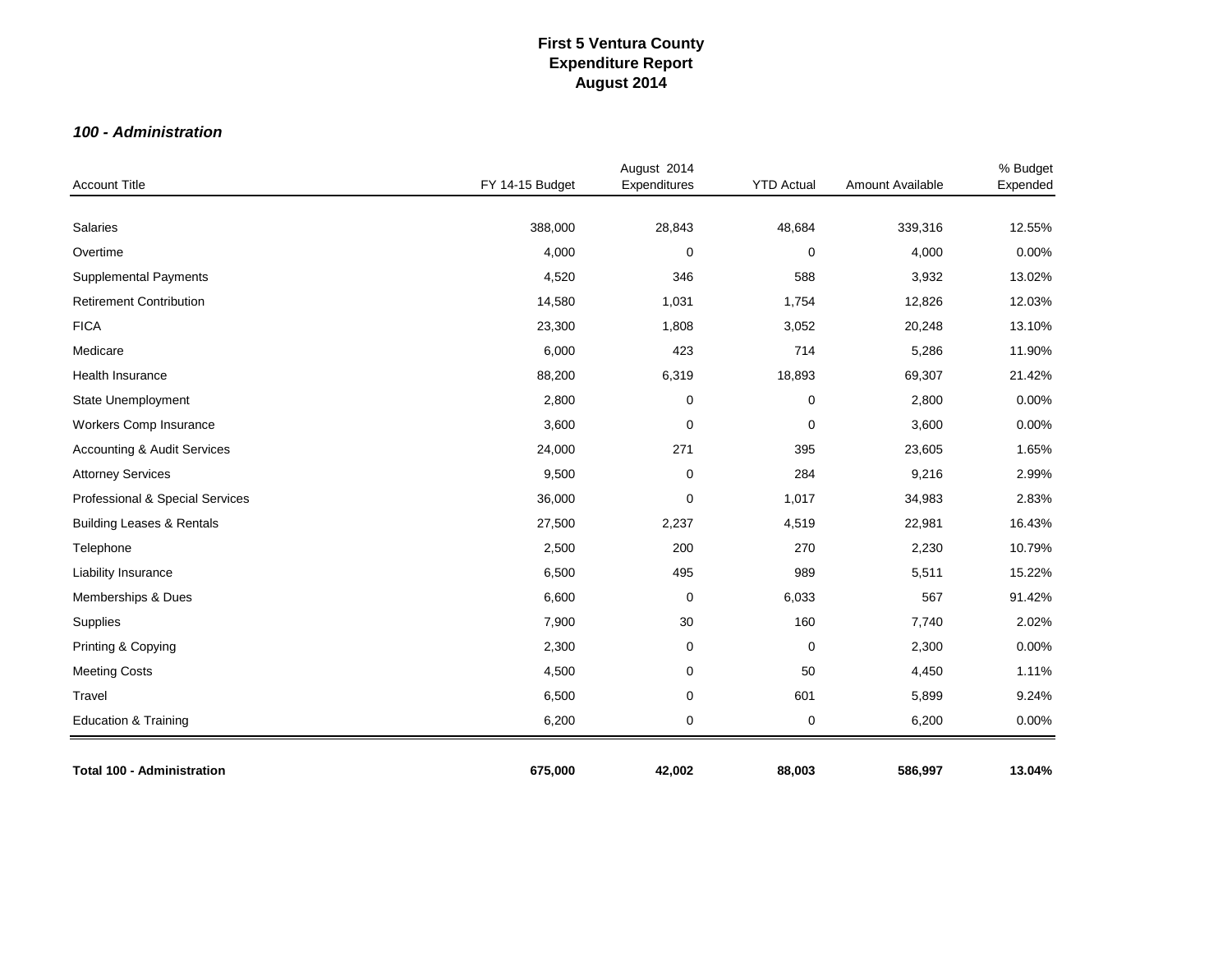### *105 - Equipment*

| <b>Account Title</b>  | FY 14-15 Budget | August 2014<br>Expenditures | <b>YTD Actual</b> | Amount Available |          |
|-----------------------|-----------------|-----------------------------|-------------------|------------------|----------|
| Minor Equipment       | 8,500           |                             |                   | 8,500            | 0.00%    |
| Total 105 - Equipment | 8,500           |                             | 0                 | 8,500            | $0.00\%$ |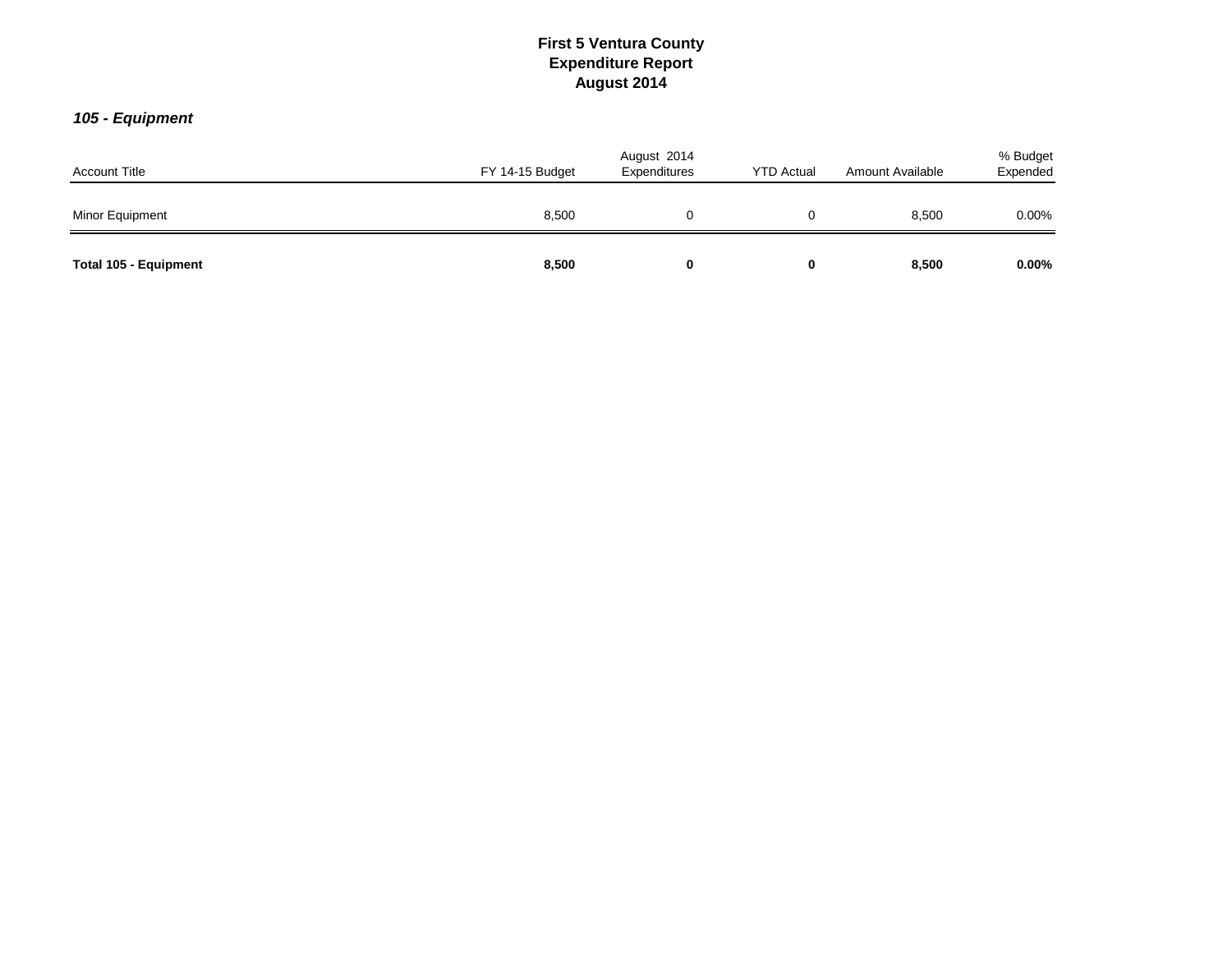## *115 - Communications, Education & Development*

| <b>Account Title</b>                                           | FY14-15 Budget | August 2014<br>Expenditures | <b>YTD Actual</b> | Amount Available | % Budget<br>Expended |
|----------------------------------------------------------------|----------------|-----------------------------|-------------------|------------------|----------------------|
|                                                                |                |                             |                   |                  |                      |
| Staffing                                                       | 277,000        | 20,161                      | 38,091            | 238,909          | 13.75%               |
| <b>Operating Expenses</b>                                      | 51,000         | 2,080                       | 5,852             | 45,148           | 11.47%               |
| <b>Community Education/Outreach Projects</b>                   | 42,047         | 0                           | 380               | 41.667           | 0.90%                |
| <b>Partnership Support</b>                                     | 10.000         | 1.000                       | 000.1             | 9.000            | 10.00%               |
|                                                                |                |                             |                   |                  |                      |
| <b>Total 115 - Communications, Education &amp; Development</b> | 380,047        | 23.242                      | 45.322            | 334.725          | 11.93%               |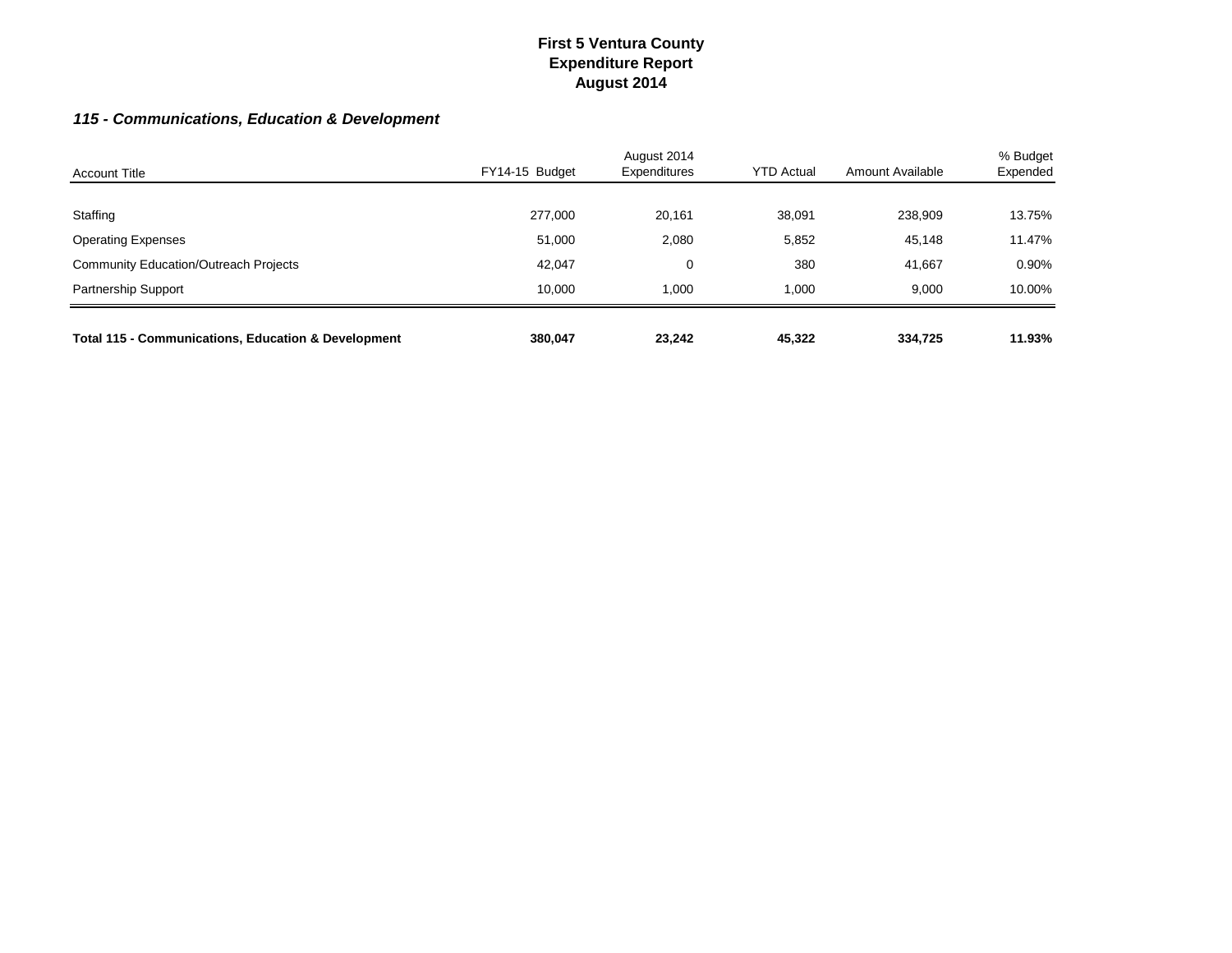## *120 - Results Based Accountability*

| <b>Account Title</b>                                                          | FY14-15 Budget | August 2014<br>Expenditures | <b>YTD Actual</b> | Amount Available | % Budget<br>Expended |
|-------------------------------------------------------------------------------|----------------|-----------------------------|-------------------|------------------|----------------------|
|                                                                               |                |                             |                   |                  |                      |
| Staffing                                                                      | 58,000         | 3,882                       | 7,890             | 50,110           | 13.60%               |
| <b>Operating Expenses</b>                                                     | 16,000         | 370                         | 752               | 15,248           | 4.70%                |
| Persimmony Data System                                                        | 103,197        | 0                           | 0                 | 103,197          | $0.00\%$             |
| <b>Evaluation Services</b>                                                    | 17,000         | 11,000                      | 11,000            | 6,000            | 64.71%               |
| <b>Capacity Building Activities</b>                                           | 66,000         | 0                           | $\mathbf 0$       | 66,000           | $0.00\%$             |
| Allocated to Initiative, not yet contracted (Evaluation<br>Services \$54,000) | 54,000         | 0                           | 0                 | 54,000           | $0.00\%$             |
| <b>Total 120 - Results Based Accountability</b>                               | 314,197        | 15,252                      | 19,642            | 294,555          | 6.25%                |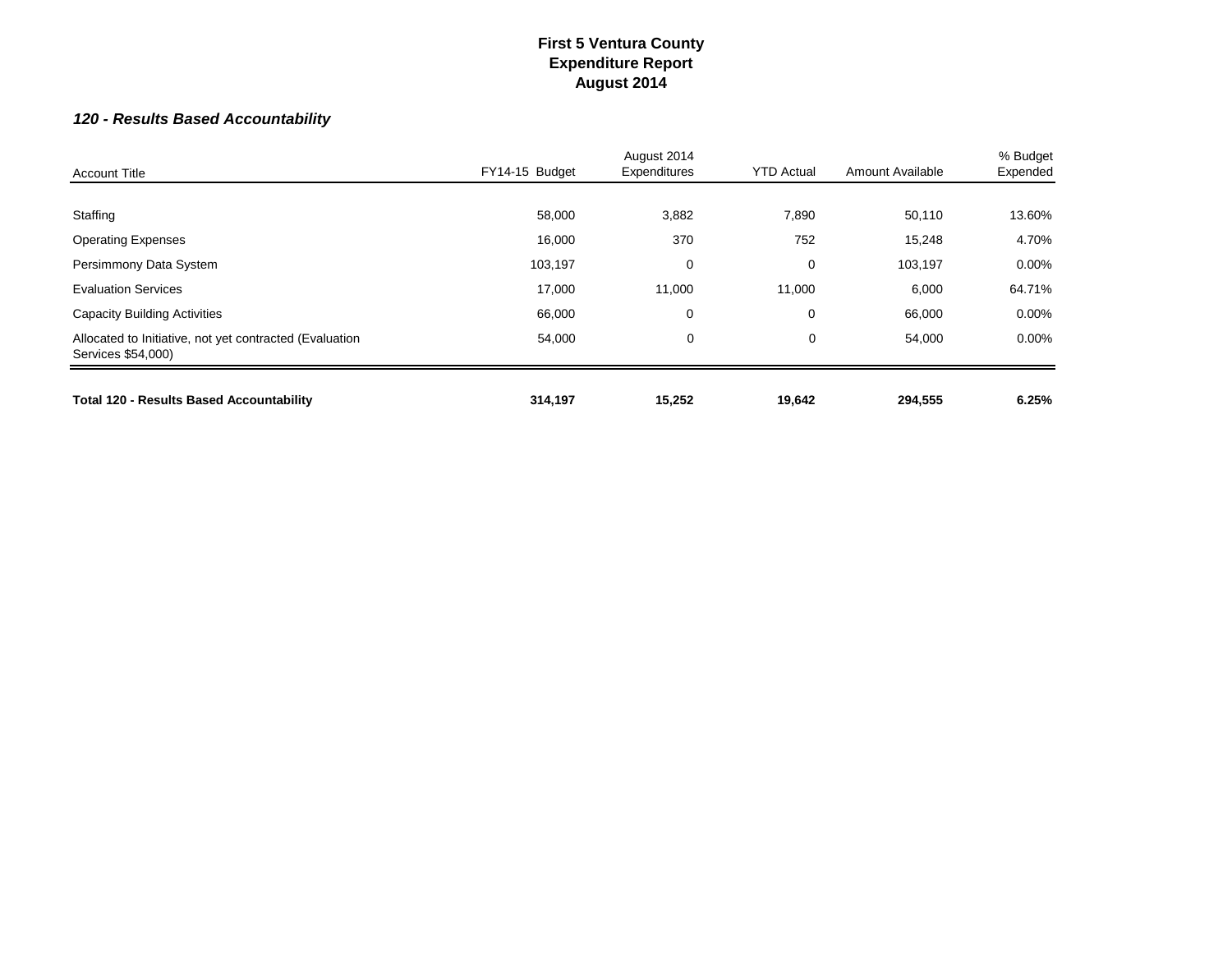## *130 - Program Management*

| <b>Account Title</b>                   |                 | August 2014  | <b>YTD Actual</b> | Amount Available | % Budget |
|----------------------------------------|-----------------|--------------|-------------------|------------------|----------|
|                                        | FY 14-15 Budget | Expenditures |                   |                  | Expended |
| Salaries                               | 229,600         | 14,883       | 25,945            | 203,655          | 11.30%   |
| Overtime                               | 400             | 0            | 0                 | 400              | 0.00%    |
| <b>Retirement Contribution</b>         | 6,200           | 442          | 751               | 5,449            | 12.12%   |
| <b>FICA</b>                            | 14,500          | 913          | 1,592             | 12,908           | 10.98%   |
| Medicare                               | 3,400           | 214          | 372               | 3,028            | 10.95%   |
| Health Insurance                       | 61,000          | 3,241        | 9,683             | 51,318           | 15.87%   |
| State Unemployment                     | 3,000           | 5            | 33                | 2,967            | 1.11%    |
| <b>Workers Comp Insurance</b>          | 2,200           | 0            | $\pmb{0}$         | 2,200            | 0.00%    |
| <b>Accounting &amp; Audit Services</b> | 21,000          | 231          | 336               | 20,664           | 1.60%    |
| <b>Attorney Services</b>               | 8,500           | 0            | 242               | 8,258            | 2.84%    |
| Professional & Special Services        | 16,000          | 0            | 570               | 15,430           | 3.56%    |
| <b>Building Leases &amp; Rentals</b>   | 23,200          | 1,893        | 3,825             | 19,375           | 16.49%   |
| Telephone                              | 2,100           | 170          | 230               | 1,870            | 10.95%   |
| Liability Insurance                    | 6,000           | 421          | 843               | 5,158            | 14.04%   |
| Memberships & Dues                     | 5,600           | $\pmb{0}$    | 5,140             | 460              | 91.78%   |
| Supplies                               | 6,400           | 25           | 25                | 6,375            | 0.40%    |
| Printing & Copying                     | 2,100           | 0            | $\pmb{0}$         | 2,100            | 0.00%    |
| <b>Meeting Costs</b>                   | 3,800           | $\mathbf 0$  | 100               | 3,700            | 2.63%    |
| Travel                                 | 11,000          | 0            | 1,560             | 9,440            | 14.18%   |
| <b>Education &amp; Training</b>        | 4,000           | 780          | 909               | 3,092            | 22.71%   |
| <b>Total 130 - Program Management</b>  | 430,000         | 23,218       | 52,156            | 377,844          | 12.13%   |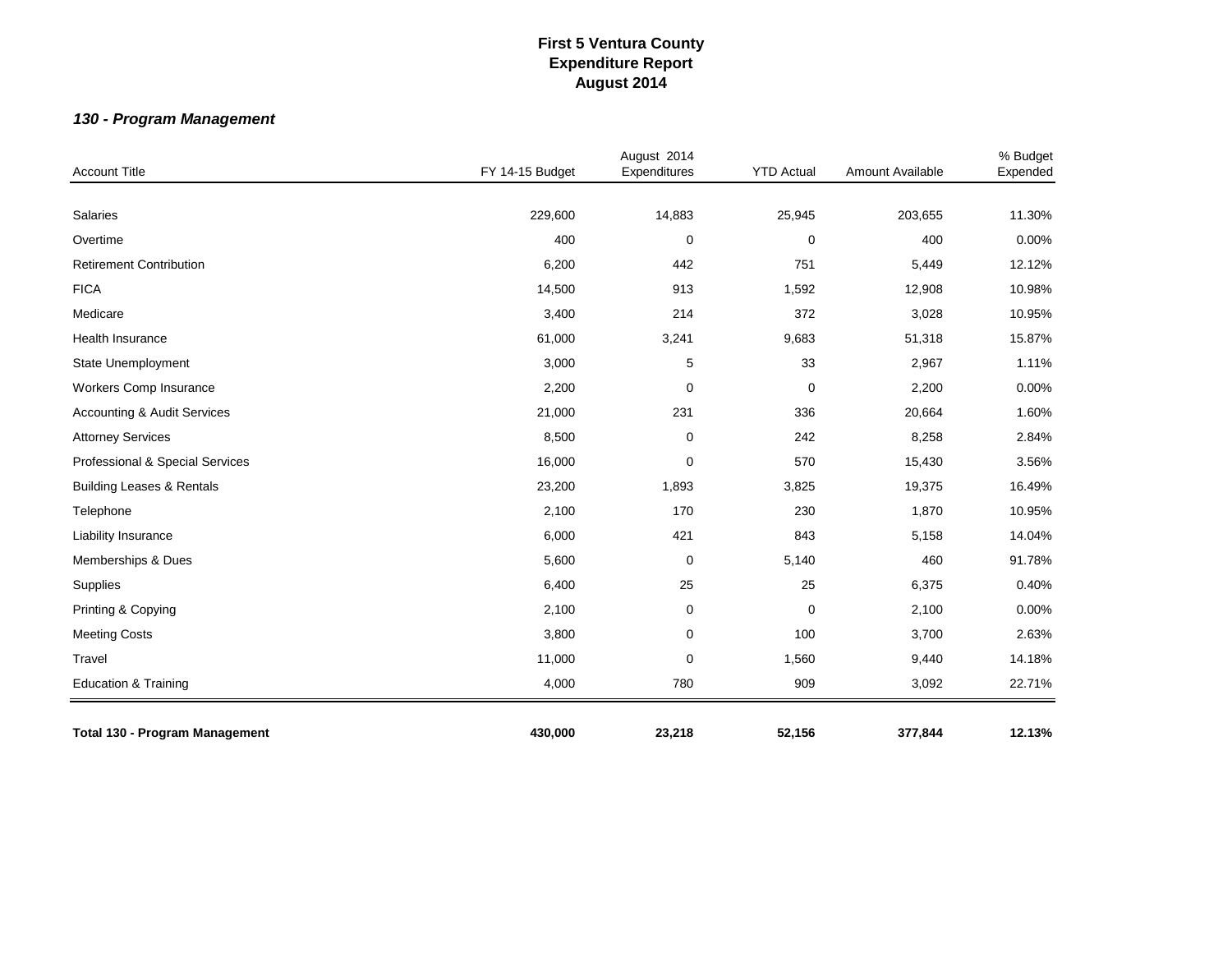### *165 - Countywide Specialized Strategies*

| <b>Account Title</b>                                               | Payment<br>Method | FY14-15 Budget | August 2014<br>Expenditures | <b>YTD Actual</b> | Amount Available | % Budget<br>Expended | Services<br>Billed/Adv.<br><b>Through</b> |
|--------------------------------------------------------------------|-------------------|----------------|-----------------------------|-------------------|------------------|----------------------|-------------------------------------------|
|                                                                    |                   |                |                             |                   |                  |                      |                                           |
| VCPH- Regional Health Educators                                    | Q                 | 575,000        | 0                           | 0                 | 575,000          | $0.00\%$             |                                           |
| VC Behavioral Health- Triple P/Parent Support                      | Q                 | 497,500        | $\Omega$                    | 0                 | 497,500          | 0.00%                |                                           |
| Clinicas - Oral Health                                             | ADV               | 60,000         | 5,000                       | 15,000            | 45,000           | 25.00%               | Sep                                       |
| <b>SB/VC Mobile Dental Disease Clinic</b>                          | Q                 | 130,000        | $\Omega$                    | $\mathbf 0$       | 130,000          | 0.00%                |                                           |
| SB/VC - Fluoride Varnish - Dental Providers                        | Q                 | 60,000         | 0                           | 0                 | 60,000           | $0.00\%$             |                                           |
| VCPH- Fluoride Varnish - Medical Providers                         | Q                 | 60,000         | $\Omega$                    | $\mathbf 0$       | 60,000           | $0.00\%$             |                                           |
| Landon Pediatric - Help Me Grow                                    | Q                 | 100,000        | 0                           | 0                 | 100,000          | $0.00\%$             |                                           |
| Mixteco - Puentes Program                                          | Q                 | 80,000         | 0                           | 0                 | 80,000           | $0.00\%$             |                                           |
| Interface-2-1-1 Ventura County                                     | Q                 | 100,000        | 0                           | 0                 | 100,000          | $0.00\%$             |                                           |
| Allocated to Initiative, not yet contracted (Oral Health \$40,000) |                   | 40,000         | 0                           | $\mathbf 0$       | 40,000           | $0.00\%$             |                                           |
| <b>Total 165 - Countywide Specialized Strategies</b>               |                   | 1,702,500      | 5,000                       | 15,000            | 1,687,500        | 0.88%                |                                           |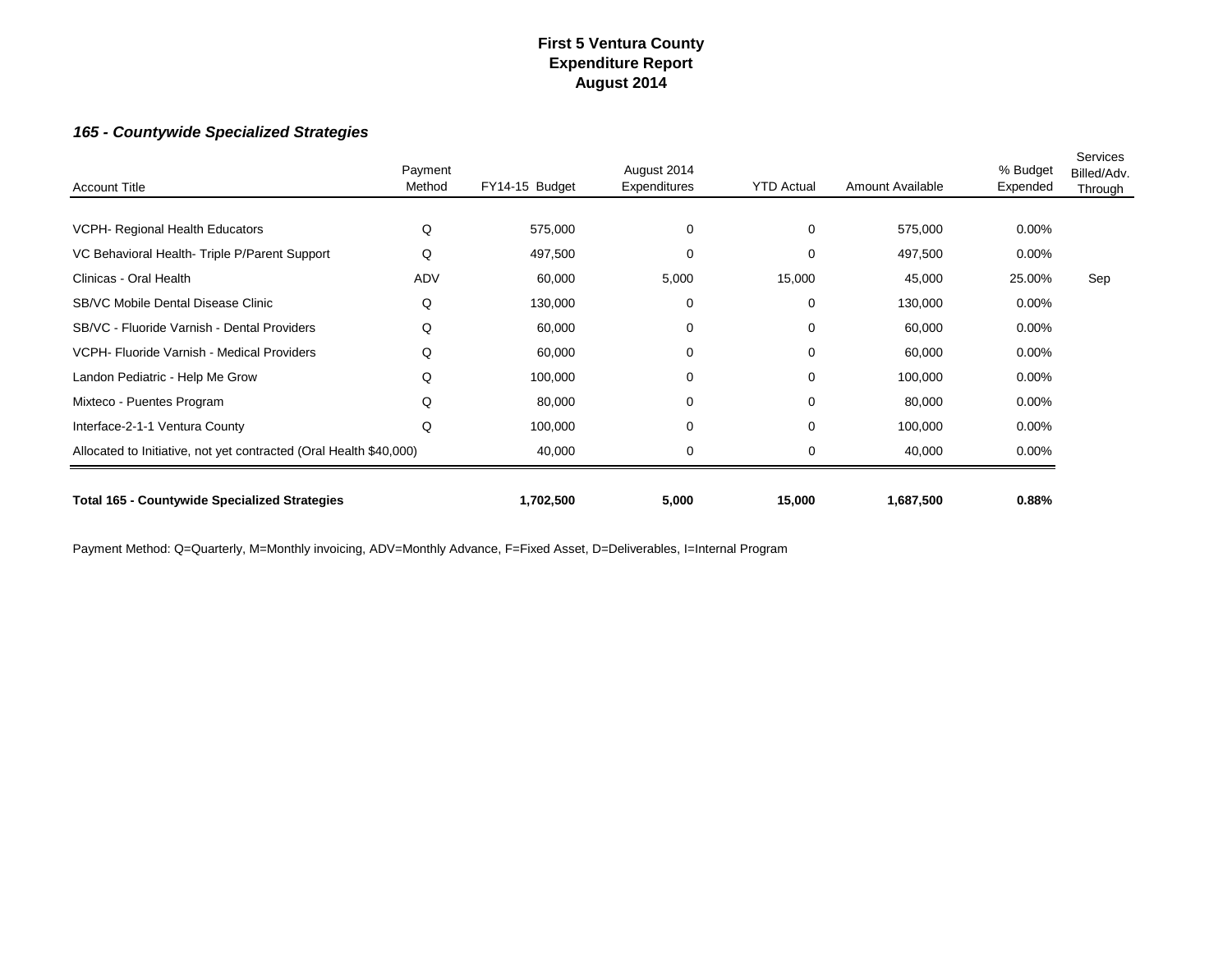# *195 - Countywide Preschool Efforts*

| <b>Account Title</b>                              | Payment<br>Method | FY14-15 Budget | August 2014<br><b>Expenditures</b> | <b>YTD Actual</b> | Amount Available | % Budget<br>Expended | Services<br>Billed/Adv.<br>Through |
|---------------------------------------------------|-------------------|----------------|------------------------------------|-------------------|------------------|----------------------|------------------------------------|
|                                                   |                   |                |                                    |                   |                  |                      |                                    |
| VCOE Quality Rating and Improvement System (QRIS) | Q                 | 1,920,883      | $\mathbf 0$                        | 0                 | 1,920,883        | $0.00\%$             |                                    |
| PfA-First 5 Ventura County                        |                   | 154,600        | 2,932                              | 8,102             | 146,498          | 5.24%                | Aug                                |
| <b>VCOE- CARES Plus</b>                           | Q                 | 475,791        | 0                                  | 0                 | 475,791          | $0.00\%$             |                                    |
| F5VC - CARES Plus Coordination                    |                   | 17,500         | 1,257                              | 2,521             | 14,979           | 14.41%               | Aug                                |
| VUSD - Preschool Expansion                        | Q                 | 89,000         | 0                                  | 0                 | 89,000           | $0.00\%$             |                                    |
| CDI - Preschool Expansion                         | Q                 | 184,614        | $\mathbf 0$                        | 0                 | 184,614          | $0.00\%$             |                                    |
| El Centrito - Preschool Expansion                 | ADV               | 89,124         | 7,427                              | 14,854            | 74,270           | 16.67%               | Sep                                |
| <b>Total 195 - Countywide Preschool Efforts</b>   |                   | 2,931,512      | 11,616                             | 25,477            | 2,906,035        | 0.87%                |                                    |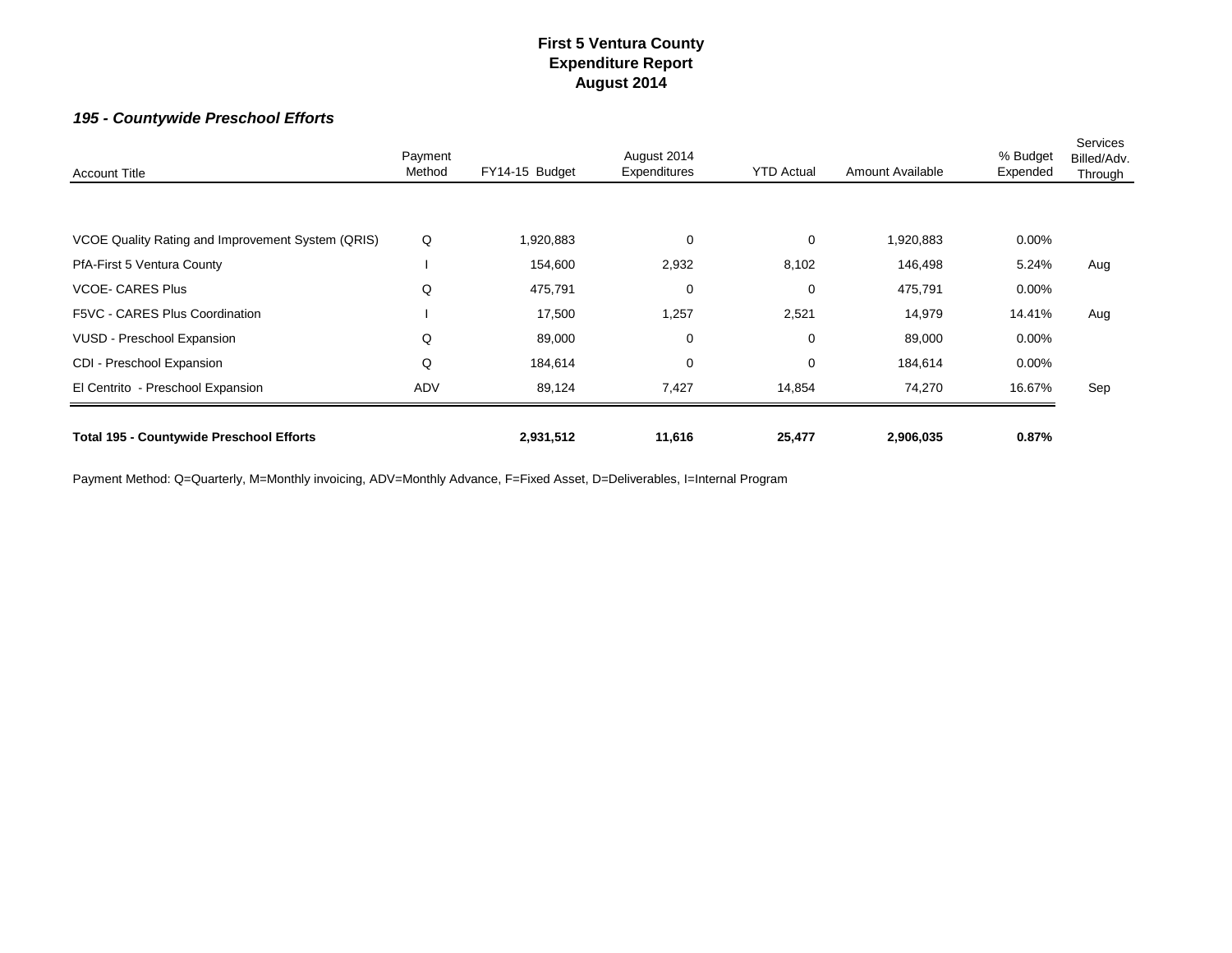### *250 - Neighborhoods for Learning*

| <b>Account Title</b>                   | Payment<br>Method | FY14-15 Budget | August 2014<br>Expenditures | <b>YTD Actual</b> | Amount Available | % Budget<br>Expended | Services<br>Billed/Adv.<br>Through |
|----------------------------------------|-------------------|----------------|-----------------------------|-------------------|------------------|----------------------|------------------------------------|
| Conejo Valley NfL                      | Q                 | 664,255        | 0                           | $\mathbf 0$       | 664,255          | $0.00\%$             |                                    |
| Hueneme/ South Oxnard NfL              | ADV               | 745,985        | 62,165                      | 186,495           | 559,490          | 25.00%               | Sep                                |
| Moorpark/Simi Valley NfL               | ADV               | 1,045,385      | 87,115                      | 261,345           | 784,040          | 25.00%               | Sep                                |
| Oak Park NfL                           | Q                 | 65,096         | 0                           | $\mathbf 0$       | 65,096           | $0.00\%$             |                                    |
| Ocean View NfL                         | ADV               | 311,440        | 25,953                      | 77,859            | 233,581          | 25.00%               | Sep                                |
| Ojai Valley NfL                        | ADV               | 200,365        | 16,697                      | 50,091            | 150,274          | 25.00%               | Sep                                |
| Oxnard NfL                             | ADV               | 1,467,855      | 122,321                     | 366,963           | 1,100,892        | 25.00%               | Sep                                |
| Pleasant Valley NfL                    | Q                 | 431,220        | 0                           | $\mathbf 0$       | 431,220          | $0.00\%$             |                                    |
| Rio NfL                                | Q                 | 438,990        | 0                           | $\mathbf 0$       | 438,990          | $0.00\%$             |                                    |
| Santa Clara Valley NfL                 | ADV               | 599,540        | 49,962                      | 149,886           | 449,654          | 25.00%               | Sep                                |
| Ventura NfL                            | Q                 | 810,174        | 0                           | $\mathbf 0$       | 810,174          | $0.00\%$             |                                    |
| Total 250 - Neighborhoods for Learning |                   | 6,780,305      | 364,213                     | 1,092,639         | 5,687,666        | 16.11%               |                                    |